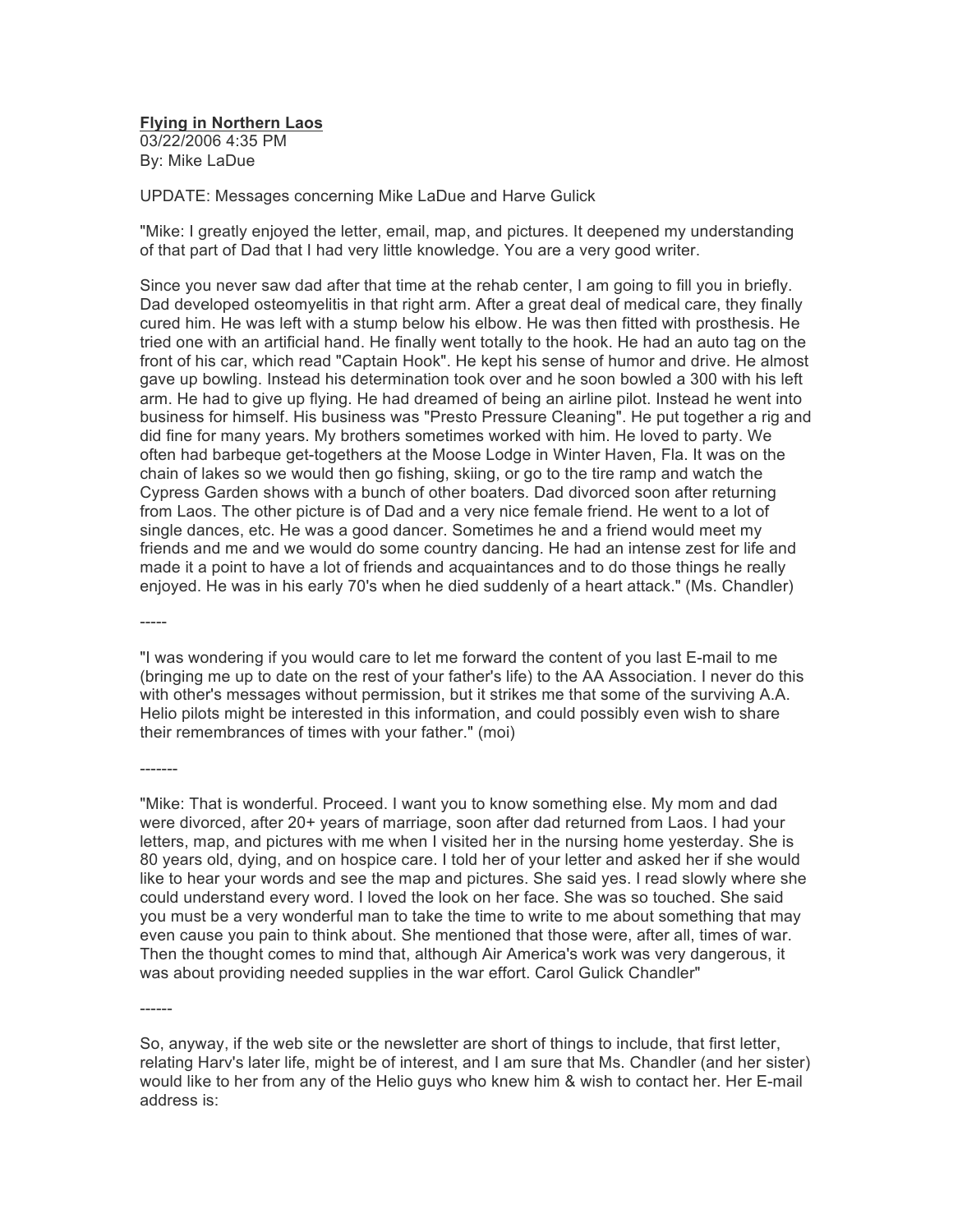## chandler48@altel.net Mike LaDue

As to the general flying conditions in North Laos in March, they can be pretty dreadful, because it is what is known as "The Smoky Season;" this being a part of the "Dry Season," when the local mountain tribes, employing their age-old "slash & burn" techniques, set fire to potential farm fields, prior to planting seeds for rice or other crops. Air America's best chance to successfully reach the intended destination for each flight, was "visual terrain recognition" (we had no particular electronic technology up in the mountains) and this prevalent smoke, which was like a kind of vision-impeding fog, made things really tough at that time of the year. I flew as a crew member for Air America for three years (1962 - 1964) before joining the U.S. Government, and - like most of the other long-time pilots and crew - felt that I had come to know the majority (never all) of the mountains, air strips, helicopter pads, rivers and karsts (tall & sharp limestone outcroppings) in the area in which we were sent-off on our missions. But in (generally) March and April, this was of a lesser use, when the smoke was particularly present, because we couldn't see those land marks well from any great distance.

From what I have heard, your father had not been assigned to the Helio Program for very long. I used Helios & H-34's almost every day while based at Sam Thong/Long Tieng, and the date of our crash was the first time I had flown with him. He seemed to have no concern or questions when I briefed him about our upcoming flight to Muong Oum (LS-22) and Muong Cha (LS-113) - neither of which was a particular "tight" strip -and his his take-offs from Sam Thong, Muong Oum and Muong Cha were normal, as were his landings at Muong Oum and Muong Cha. We had intended to fly from Muong Cha back the way we had come; skirting Phu Bia Mountain to the south and west, but after the take-off from Muong Cha and a few circles to gain needed altitude in that valley, things went wrong.

The Helio Courier was/is a specialized type of light aircraft; it being amongst those which have "STOL" (short take-off/landing) capability. Most of this - in the Helio - comes from the use of a very high-lift wing design, which also employs four forward (two on each wing) metal "slats" - which automatically slide forward of the leading edge of the wing when certain low speed conditions exist (thereby "widening the lift capability of the wing), such as slowing down on final approach for a landing or on each take-off. It is also equipped with particularly large trailing edge wing flaps, which are raised and lowered by the pilot, by means of a crank, located on the inner roof of the cockpit.

It's body is constructed around a kind-of aluminum tube "cage" which is meant to protect the pilot/passengers in the event of a crash. I feel that had we experienced the 1965 crash an almost any other aircraft, none of us would have survived it. If I recall, the cage structure was is meant to remain unbent & undamaged at any point below 9 "G's" (nine times the the force of gravity, so that, for example, a 200 pound man would immediately weigh 1,800 pounds at point of impact), and you can see from the photographs of the crashed 865, our Helio exceeded that force when we hit the mountain. Being a specialized aircraft, it is not surprising that it was one which needed some extra time & attention on the part of the pilot, much like a fighter aircraft. All of the pilots in the Air America Helio Program were trained and checked-out by the program's chief pilot, and all those chief pilots & pilots were persons with whom I would surely fly, anywhere, anytime. In 1965, the Helio, Caribou (& H-34 helicopter pilots, who were headquartered in Udorn, Thailand) held a sort-of special place within Air America, because they had the day-to-day chance to actually land and take-off "up country" and so, were more knowledgeable about the terrain, the tribes and the requirements of the American field operations officers, with whom they worked closely.

Further, the landings and take-offs, in my opinion, could beat the pants off the rides of just about any carnival in terms of a thrill; the take-offs were just amazing insofar as to how fast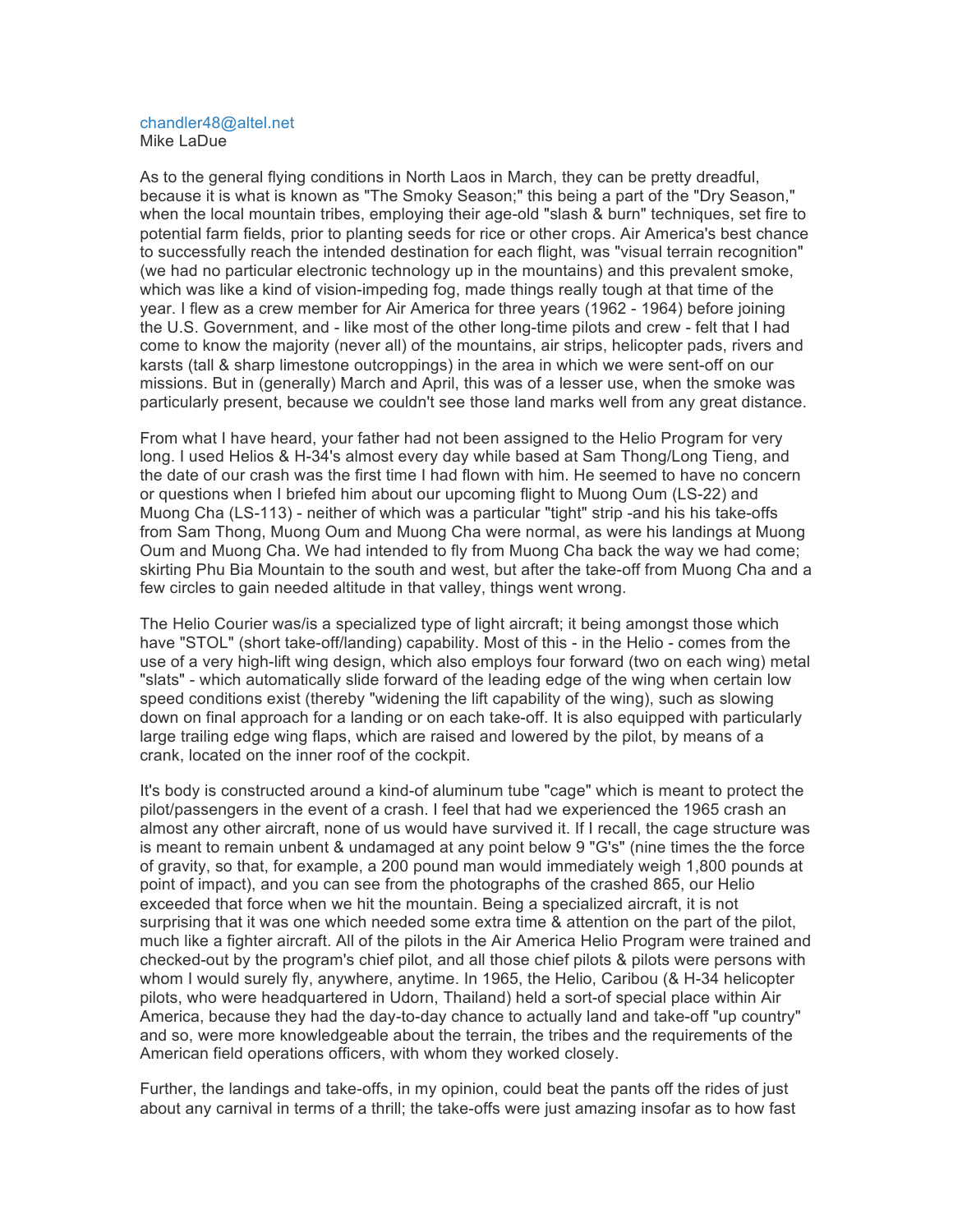the craft would almost jump off the ground, and the landings were most often referred to a being "controlled crashes" (happily on the bird's very reinforced landing gear), usually with an attending large cloud of dust if the strip was dry. Helio flying was/is (someone is still making them, out in Prescott, Arizona and their web page is: www.helioaircraft.com) not for the faint of heart. Some pilots just didn't care for that sort of flying, and others just couldn't get enough of it. Some preferred to log time is multi-engine craft, so as to log that time in for future work with some more traditional airline or other. Others didn't care about that, and it was difficult to get them out of those unique small-but-almost-totally-agile, silver aircraft.

Back to our flight together, in reading over my long-ago ""Night on the Mountain" piece for the Air America Association, I find that it still holds up pretty well (the copied map of the area of interest reflects the interrupted return flight only, with that actual flight path in red and the intended/incompleted flight path indicated by a series of black dots). On take-off from Muong Cha, Harve did a few of circles to gain a safe altitude and we set off generally into the late afternoon sun and the smoke. I set about writing-up my Muong Ohm report, and didn't pay attention to the flight, until I heard Harve applying full power to the engine, at which time I could tell we were about to run out of air. I think one of us shouted "Tighten the (seat belt/shoulder harness) straps," or something like that, and then we were in the trees, and headed down, nose first. As for later, I don't know how he was able to lever me out of my pinned location on the right seat (Helio aircraft, for purposes of increased strength, only have a front seat access door on the pilot's [left] side, so he had to work the tree limb over his own former seat, in order to reach me on the other side of 865) with one arm broken in more than one place as I was later told. As for the night, it was much as I have written. I kept losing blood and wandered back and forth from being awake to being unconscious. The worst part was after we had been spotted by the search aircraft the following morning. The thought occurred to both of us (the Meo teacher being unconscious) that it would be just the worst thing, if a North Vietnamese or Pathet Lao Communist patrol happened to come upon us, right before we were about to be rescued, because in Laos, prisoners were rarely taken, and such a patrol would surely be in some degree of hurry, what with the sound of the rescue helicopters in their ears. We were in a really tight spot. It turned out that (the late) Dr. Charles Weldon's initial diagnosis of Harve and myself (which is attached) was slightly off the mark, but then, he was confronted at the crash site with little in the way of medical insturments, and three really beat-up people, covered with dirt, engine oil and blood, so that can be easily forgiven. He was one of the best-of-the-best out there, and did all he could as usual, when writing his initial casualty report, which became the essence of the cable which (Ambassador William) "Sullivan" quite properly, sent (It was actually written by USAID Director and another outstanding person, (the late Charles Mann) back to the Department of State in Washington, DC.

I have often been asked what caused that incident, and I really do not know. I was not a part of any incident investigation which may have been held and even today, I do not know the outcome, if any-such investigation was ever conducted. I don't even dwell on such a topic, feeling that anyone who flew for Air America, was almost surely, a well-trained, dependable, "stand-up" sort of person. If one were to sift through the concepts of such as "weather; the lack of visibility, fatigue (it was to be your father's last flight of the day, except to pick-up any passengers at San Thong and then fly down to Vientiane and go get dinner), area disorientation, a relatively new & specialized aircraft to pay attention to" and such as that, perhaps a true "cause" might be found (or not). I'm fine with the thought that it was just a consequence of "bush flying" of the most difficult sort, and in Laos, such things unhappily occurred, from time to time.

The 31st U.S. Army Field Hospital was/is located just off the main runway of the Nakhon Ratchasima (Korat) Royal Thai Air Force Base in Korat, Thailand, a sizable city abut 100